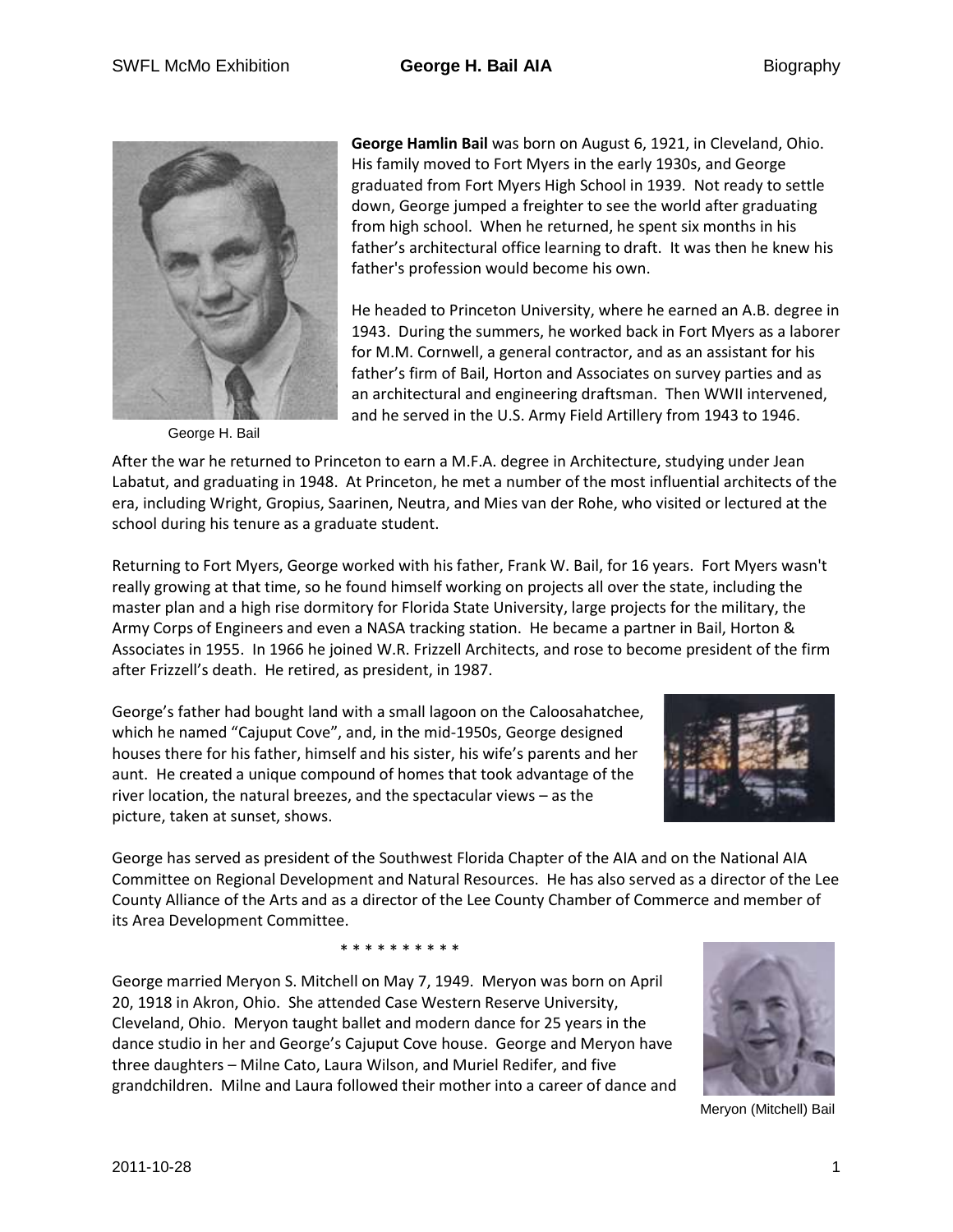teaching, while Muriel practices architecture in Sarasota. Muriel's daughter is becoming a fourthgeneration architect via Virginia Tech while one of Laura's sons already has his BA in Architecture.

George's parents were Frank Wooster Bail, born July 3, 1881, in Wellsville, Ohio, and Florence, born April 24, 1891, also in Wellsville. Frank attended high school in Cleveland, Ohio, and graduated with a B.A in architecture, with a minor in fine arts, from Columbia University in 1917. While at Columbia, on weekends, he did watercolor renderings of homes for local realtors. He served in WWI, and was severely injured, losing the use of his right hand. He learned to draw again with his left hand.

After two years in Army hospitals, Frank worked as an architect, getting business from local Cleveland businessmen who wished to support veterans. In 1920, he was City Architect in Cleveland, and served on the city's Master Plan Commission from 1924 to 1928. He formed the F.W. Bail Co., Architects & Engineers in Cleveland, as a corporation, and his investor-directors were instrumental in providing leads and generating business. Frank's designs while in Cleveland included the Loraine County TB Hospital, 1922, The Fifth Church of Christian Science at 11625 Lake Avenue, 1926, The Juvenile Courts Group, 1924, the Lake Shore Hotel, 1925, and the Ohio State Office Building, Columbus, Ohio, 1929.

However, work in Cleveland dried up during the Depression, and in 1933 he left for Fort Myers, Florida to "go fishing". He also wrote a book, "A Man in Arms", which was published in 1935. But he was too good an architect to remain idle for long, and in 1937 he opened an office in Fort Myers, at Hendry and First, with his brother Ralph. By 1940, new military construction was needed throughout the state, and Freeman Horton, an engineer from Bradenton, partnered with the Bails to form Bail, Horton and Associates, Architects and Engineers. The firm opened an additional office at 306 West Adams Street in Jacksonville, and during the war years designed numerous training camps, airfields and naval installations from Homestead to Pensacola.

Frank died on April 27, 1964, in Fort Myers; Florence died on December 29, 1984, in Wilson, North Carolina, where she had moved to live with her daughter, Florence Jane Falk.

Meryon's parents were George Evans Mitchell, born 1888 in Aurora, Indiana, and Blanche Eynon, born 1890 in Delaware. George studied architecture at Carnegie Mellon University. Blanche was a jeweler and a horsewoman. They married in 1917, and in 1920 were living in Akron, Ohio, and George was working as an architect. By 1930, they had moved to Cleveland Heights, Ohio. George had formed the firm of Warner & Mitchell, Architects, and the firm designed the art deco Cleveland Criminal Courts Building in 1931. During the war years, George was employed by J. Gordon Turnbull Inc., 1301 Citizens Building, Cleveland, as Consulting Architect. They moved to Fort Myers in 1956, and purchased a lot in Frank Bail's Cajuput Cove development. George Mitchell died, aged 103, on March 11, 1992, in Fort Myers.

\* \* \* \* \* \* \* \* \*

George Bail was the architect of record on churches, hospitals, nursing homes, college buildings, condominiums, private residences, commercial and industrial buildings, car dealerships, offices, jails, and motels. His principal works include:

*While with Bail, Horton and Associates*: Cajuput Cove Residences, mid-1950s Master Plan, Florida State University, Tallahassee, 1954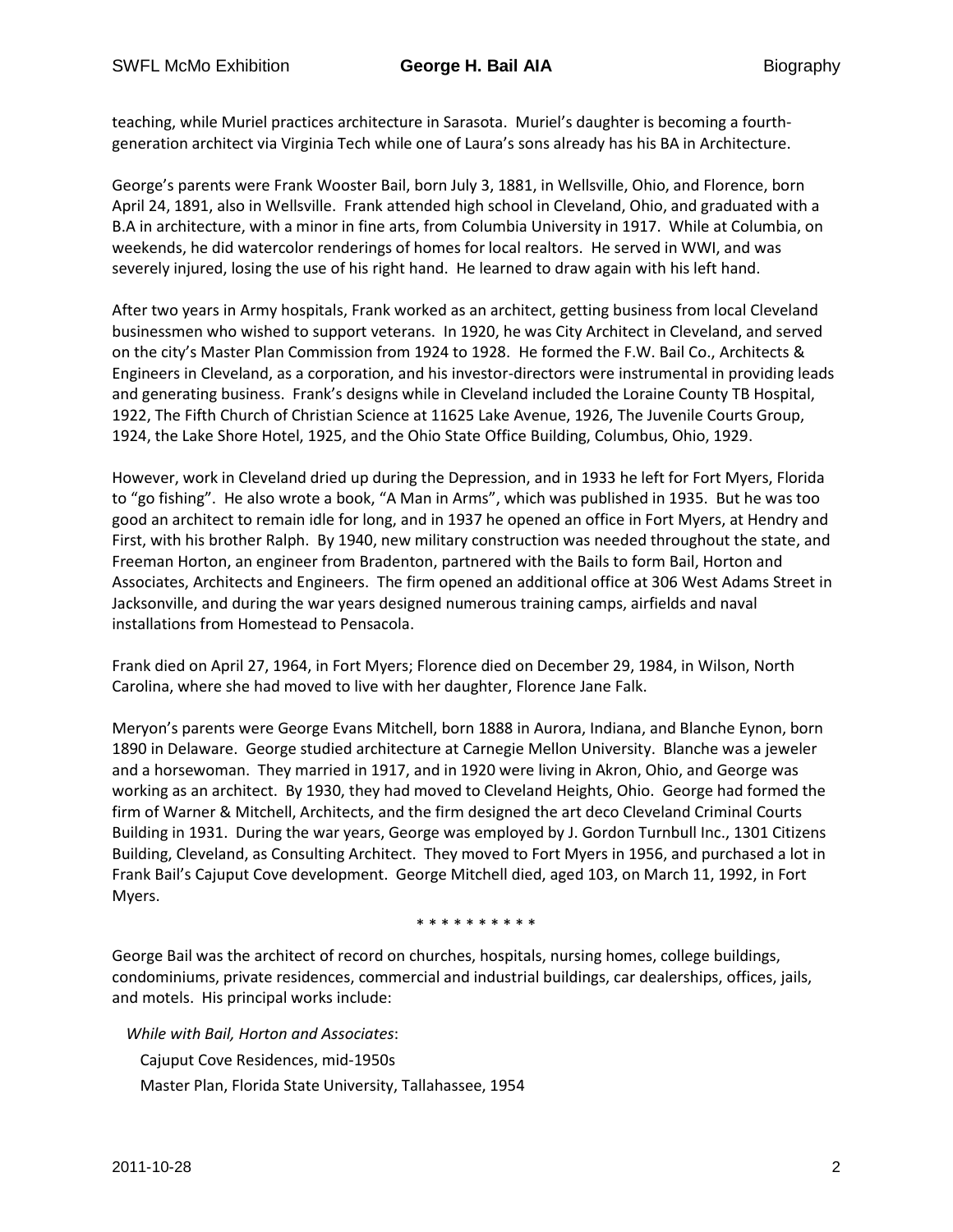Jet Engine Overhaul Plant, Brookley AFB, 1955 Whitfield Estates Presbyterian Drive-In Church, Bradenton, 1956 Transformer Repair Plant, Westinghouse Electric Corp., Baldwin, 1958 Satellite Tracking Station, NASA, Fort Myers, 1959 Manufacturing Plant and Office Building, Electronic Communications Inc., St. Petersburg, 1960 Missile Tracking Station, USAF, Marco Island & Cudjoe Key, 1960 Special Assembly Building, Cape Kennedy, 1961 Villas Sheraton, Fort Myers, 1962 *While with W.R. Frizzell Architects, Inc.*: St. Joseph Nursing and Rehabilitation Center, Port Charlotte, 1966 Buddy Braun Chevrolet Cadillac Agency, Fort Myers, 1968 Desoto County Jail, Arcadia, 1970 Creciente Condominium, Fort Myers Beach, 1972-74 Delnor-Wiggins Pass State Park, Collier County, 1976 Lee Memorial Hospital Additions, Fort Myers, 1976 & 1980 Johnson Paints Store, Fort Myers, 1978 Gulfside Place Condominium, Sanibel, 1978-79 Edison Mall, Fort Myers, 1978-80 (additions and remodeling) Medical Office Building, Lee Memorial Hospital, 1986

The following are some of George's most notable works:



## **Frank & Florence Bail Residence, 1950**

This large two-story ivory brick home features a living room cantilevered over the river for views up, down and across. Every room had through ventilation and a view of the river or the adjoining lagoon.

Additions and remodeling by later owners substantially have changed the original character of the home, giving it a Spanish flavor.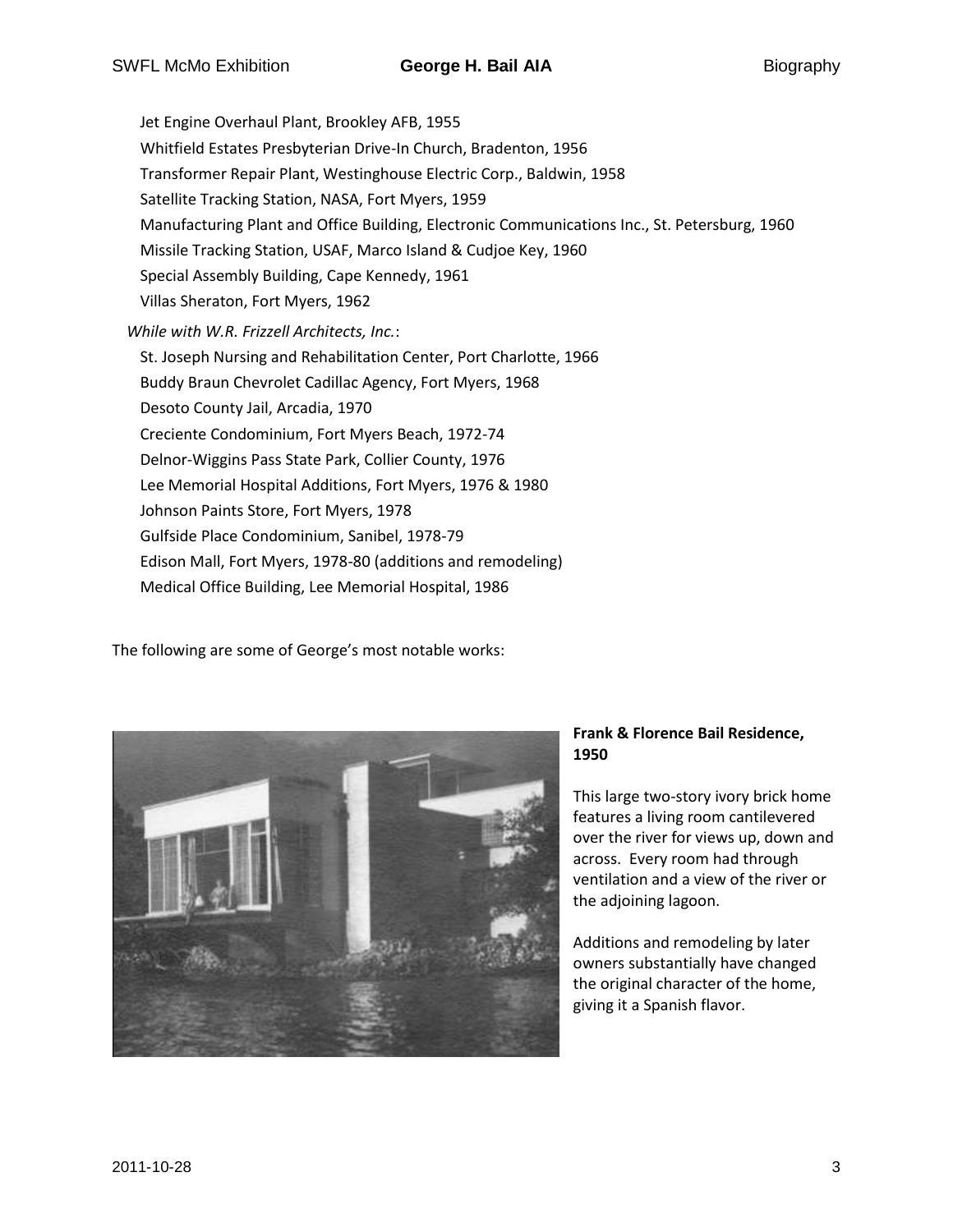

## **George & Meryon Bail Residence, 1954 (demolished)**

This is a unique U-shaped house – one wing each for living, cooking and sleeping. Strategically located around a courtyard, the orientation captured the view and the breeze. Each wing was only one room deep to maintain continuous airflow.

The living unit was a multipurpose living space located on the edge of the river. It served foremost as living room and a dance studio, but over

the years filled numerous other functions – a temporary sanctuary for Sunday services of a start-up church, a banquet hall, an intimate concert hall, and a balloon volleyball court.



## **Master Plan, FSU, Tallahassee, 1954**

The master plan converted the existing women's teachers college (in the foreground) to a coeducational State university.

New academic buildings joined the existing ones along the right side – high-rise dormitories on the far right, the Doak Campbell Stadium on the

far left, and athletic buildings in the center. Jean Labatut, director of design at the Princeton School of Architecture, served as consultant on this project. The present university has been expanded far beyond the limits shown in this model.



# **Whitfield Estates Presbyterian Church, Bradenton, 1956**

This was a drive-in church designed to accommodate worshippers parked in their cars, while simultaneously seating several hundred people indoors.

The pulpit faced directly out toward the parked cars, while the indoor

congregation faced the pulpit at an angle from the sides. Sunday school classrooms were on the first level.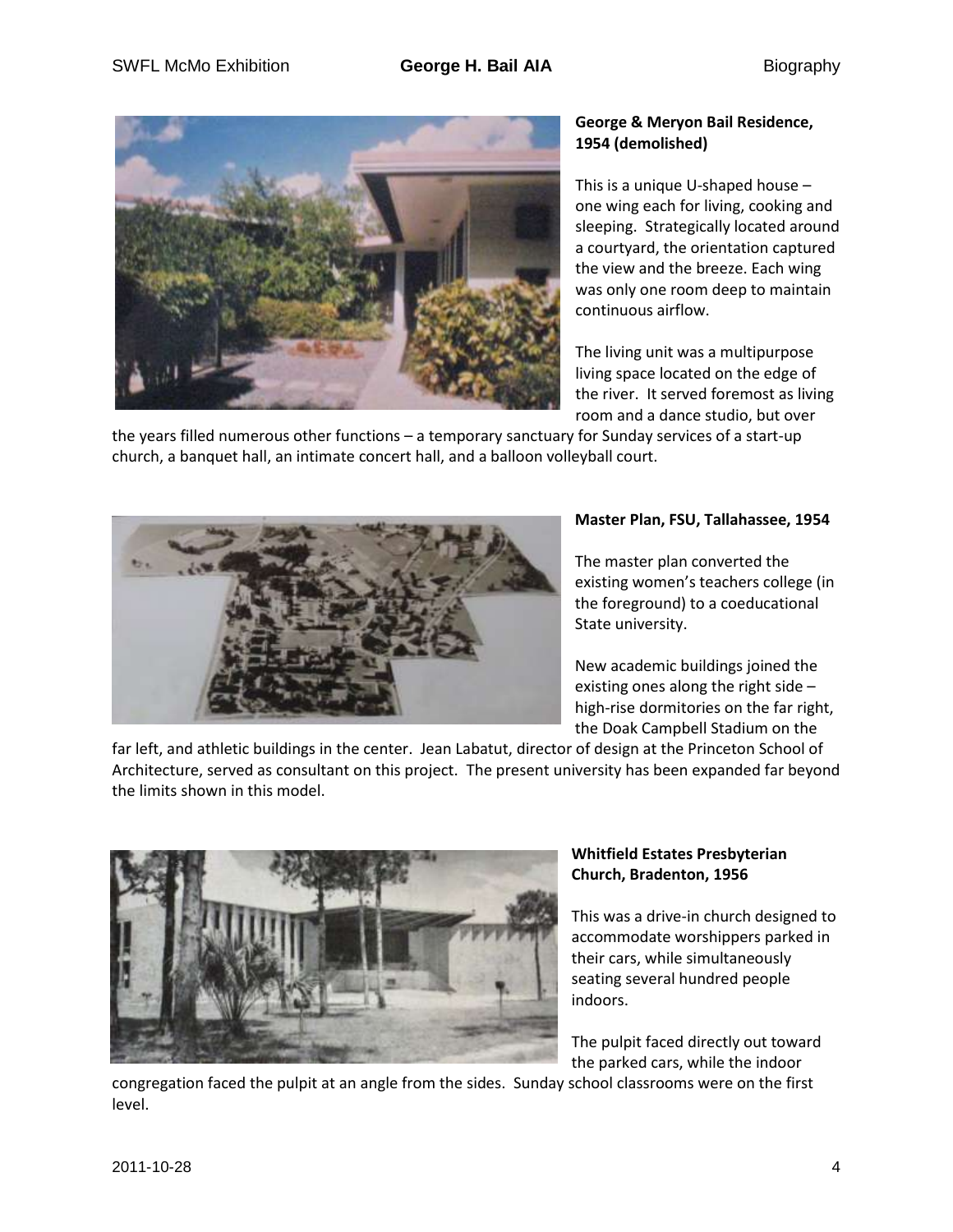

#### **Villas Sheraton, Fort Myers, 1962 (since remodeled)**

This project was planned so that the tropically landscaped courtyard and pool would attract passing motorists.

The motel has three large meeting rooms which can be combined into one space. The kitchen is equipped to serve banquets as well as the dining room and lounge, which overlook the courtyard.



The 1986 building, shown in the picture at left, contains administrative departments and two floors of doctors' offices.

Earlier work from 1976 to 1980 at Lee Memorial, shown at right, included the addition of the  $6<sup>th</sup>$ ,  $7<sup>th</sup>$ , and  $8<sup>th</sup>$  floors to the main hospital, emergency department additions, and a completely revamped kitchen.





#### **St. Joseph Nursing & Rehab Center, Port Charlotte, 1966**

Run by the Felician Sisters, this 102 bed nursing facility was designed to be open and cheerful from the patient's point of view, with several sunny rooms and porches where they could congregate.

The dining room is large enough to accommodate all of the patients in wheelchairs. It has legless tables hung from the ceiling, which can be raised to the ceiling to provide an unobstructed space for meetings and entertainment.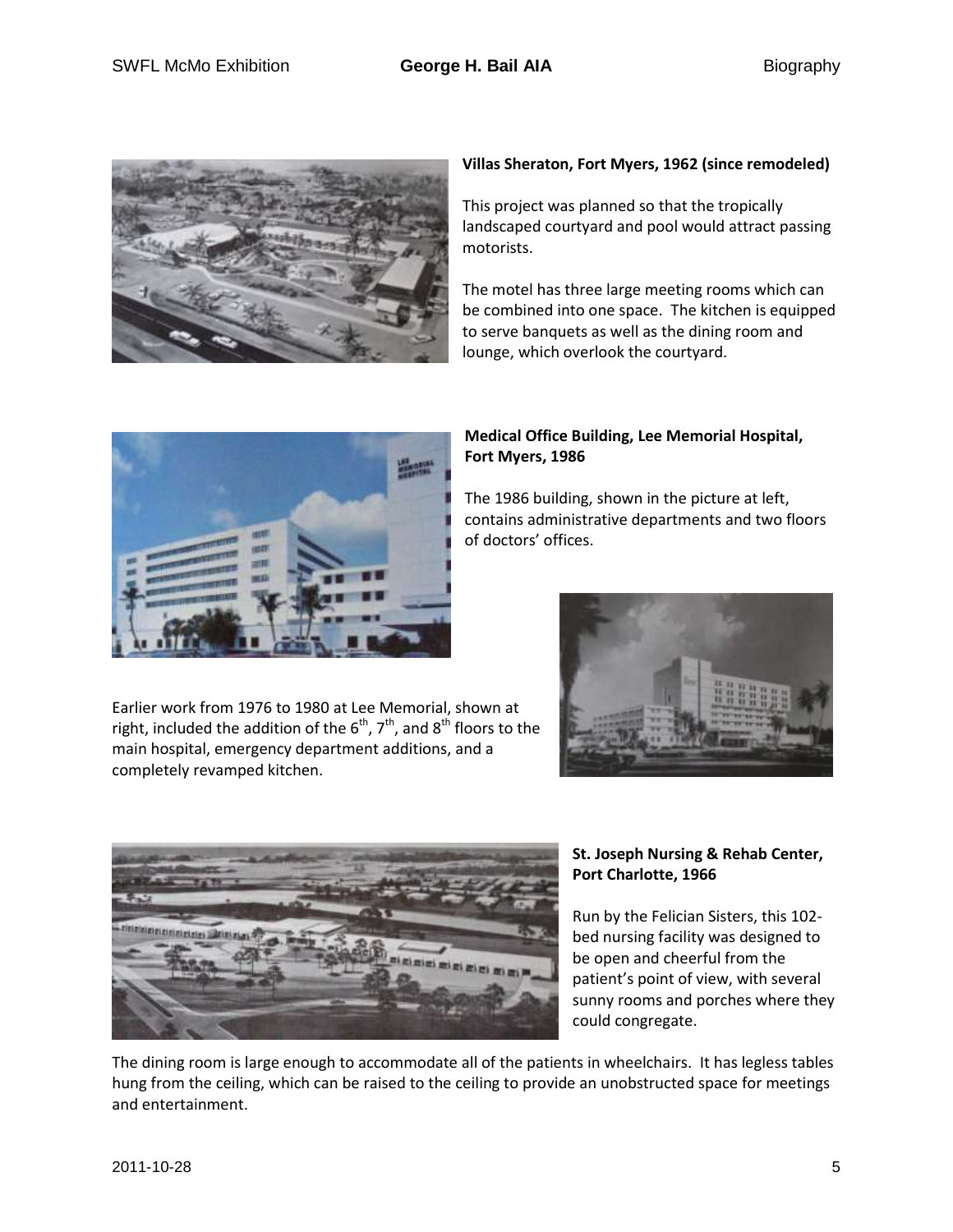

## **Buddy Braun Chevrolet Cadillac Agency, Fort Myers, 1968**

The main showroom is elevated, and has glass on all sides, eliminating reflections, so that the cars displayed within can be seen day and night.



### **Creciente Condominium, Fort Myers Beach, 1972-74**

This development consists of three 9 story apartment buildings rising over a parking garage which covers most of the property.

Where not under the buildings or in the pool area, the roof of the garage is planted with grass and palm trees.



#### **Johnson Paints Store, Fort Myers, 1978**

Here, a full-height reflective glass wall and pool, combined with brightly colored stuccoed walls, create an eyecatching design appropriate for a manufacturer and seller of paints.